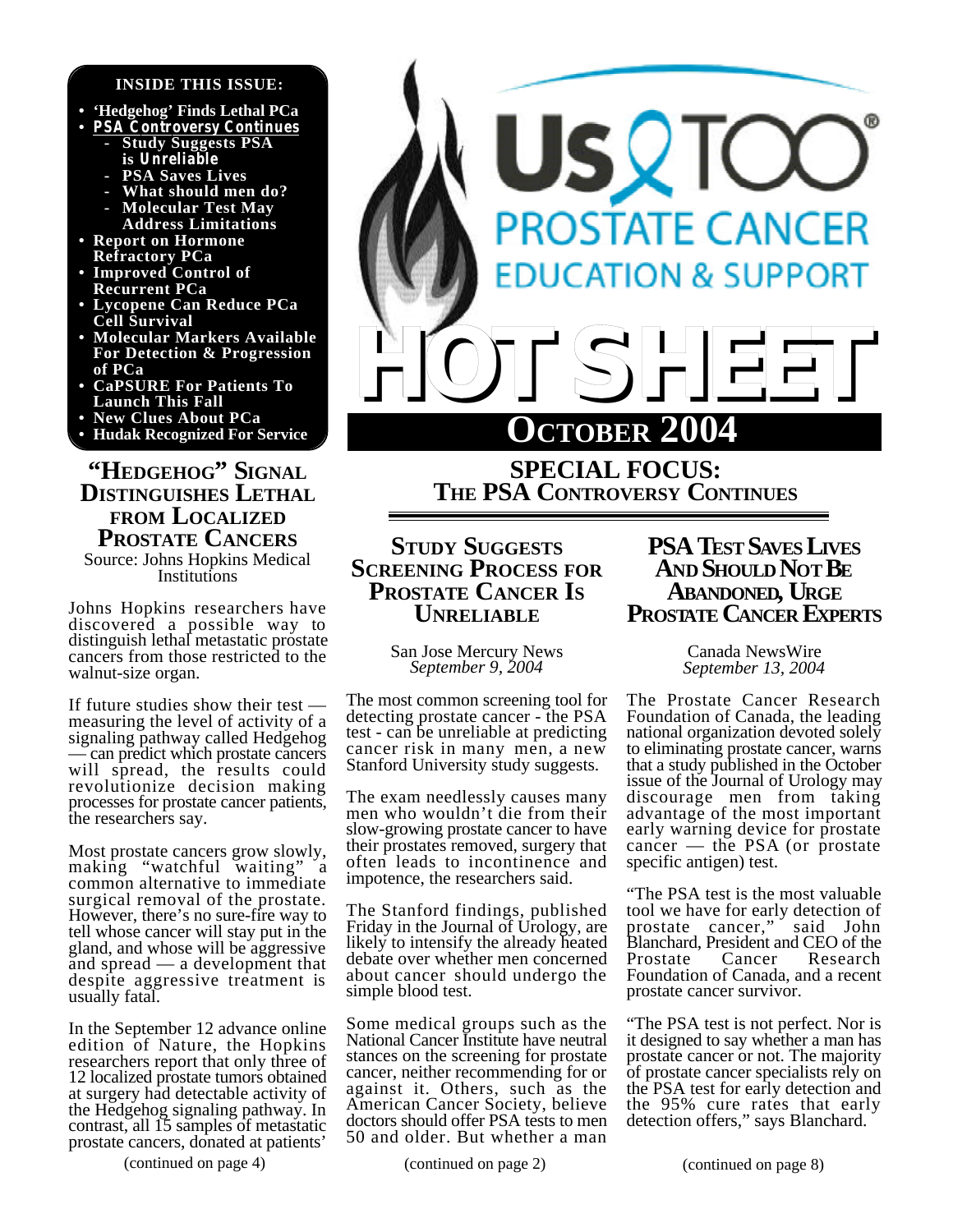## **PROSTATE CANCER PATIENT SUPPORT 1-800-80-***US TOO US TOO* **INTERNATIONAL**

# **US TOO PUBLICATIONS**

In addition to the Hot Sheet, *Us TOO*also publishes a FREE e-mail based news service providing updates on the latest prostate cancer related news. To subscribe or link to the archives simply visit the *Us TOO* Website: www.ustoo.org

Items contained in *Us TOO*publications are obtained from various news sources and edited for inclusion. Where available, a point-of-contact is provided.

All references to persons, companies, products or services are provided for information only, and are not endorsements. Readers should conduct their own research into any person, company, product or service, and consult with their loved ones and personal physician before deciding upon **any** course of action.

THE*US TOO* PROSTATE CANCER HOT SHEET IS MADEPOSSIBLE BY A CHARITABLE CONTRIBUTION FROM AstraZeneca THE INFORMATION ANDOPINIONSEXPRESSED IN THIS PUBLICATION ARE NOT ENDORSEMENTS OR RECOMMENDATIONS FOR ANY MEDICAL TREATMENT, PRODUCT, SERVICE OR COURSE OF ACTION BY *US TOO* INTERNATIONAL, INC., ITS OFFICERS ANDDIRECTORS, ORTHE EDITORS OF THISPUBLICATION. FOR MEDICAL, LEGAL OR OTHER ADVICE, PLEASE CONSULT PROFESSIONAL(S) OF YOUR CHOICE. *U<sup>S</sup> TOO* **HEADQUARTERS STAFF** JOHN A. PAGE, FHIMSS, PRESIDENT AND CEO PAMELA BARRETT, DEVELOPMENT DIRECTOR JACQUELINE KONIECZKA, OFFICE ASSISTANT CRAIG KUREY, DIRECTOR OF OPERATIONS MARY BETH MICCUCI, CHAPTERS COORDINATOR EUGENE WHEELER, UNDERSERVED PROGRAM COORD 5003 FAIRVIEW AVENUE - DOWNERS GROVE, IL 60515 PHONE:(630) 795-1002 / FAX: (630) 795-1602 WEBSITE: WWW.USTOO.ORG SUPPORT HELPLINE(OUTSIDE IL) 1-800-80-UST00 *U<sup>S</sup> TOO* **BOARD OF DIRECTORS:** LEWIS MUSGROVE, *CHAIRMAN* RUSS GOULD, *VICE CHAIRMAN* JOANN HARDY, *SECRETARY* JIM KIEFERT, EDD, *TREASURER* JOHN A. PAGE **DIRECTORS:** GREGORY BIELAWSKI ROBERT FIDOTEN, PHD TOM HIATT ROBERT HUSTEAD, MD DON LYNAM, PHD PROSTATE CANCER

HARRY PINCHOT JOE PIPER

JAMAL RASHEED



*US TOO* INTERNATIONAL, INC. IS INCORPORATED IN THE STATEOF ILLINOIS AND RECOGNIZED AS A  $501(c)(3)$ NOT-FOR-PROFIT CHARITABLE CORPORATION DONATIONS / GIFTSTO *US TOO* ARE TAX DEDUCTIBLE.

COPYRIGHT 2004, *US TOO* INTERNATIONAL, INC.

## **REPORT ON HORMONE REFRACTORY PROSTATE CANCER DISEASE MANAGEMENT**

Researchers from the University of California, Davis, reported on current approaches in hormone refractory prostate cancer management.

P.N. Lara and colleagues wrote, "Prostate cancer is the most common cancer diagnosed in American mates, and is the second leading cause of cancer-related deaths. Most patients who develop metastatic disease will initially respond to androgen deprivation, but response is invariably temporary.

"Most patients will develop androgen-independent (hormonerefractory) disease that results in progressive clinical deterioration and ultimately death."

"This progression to androgen independence is accompanied by increasingly evident DNA instability and alterations in genes and gene expression, including mutations in p53, over-expression of Bcl2, and mutations in the androgen receptor gene, among others," they reported.

Lara and coauthors continued, "Treatment options for hormonerefractory disease include intensive supportive care, radiotherapy,<br>bisphosphonates, second-line bisphosphonates, hormonal manipulations, cytotoxic chemotherapy and investigational agents.

"A post-treatment reduction in the level of prostate specific antigen (PSA) by 50% has been shown to correlate with survival and has been accepted by consensus as a valid endpoint in clinical trials."

"Chemotherapeutic agents such as mitoxantrone, estramustine, and the taxanes have yielded improved response rates and palliative benefit, but not improved survival," they wrote.

"Therefore," the researchers concluded, "current efforts must be focused on enrolling patients onto clinical trials of investigational agents with novel mechanisms of action, and on using survival, time to progression, and quality of life as end points in routine clinical practice."

Lara and colleagues published their study in Annales D Urologie (Current strategies in the management of hormone refractory prostate cancer. Ann Urol, 2004;38(3):85-102).

For additional information, contact P.N. Lara, University California Davis, Center Cancer Davis, Service Hematology & Oncology, 4501 X St., Sacramento, CA 95817 USA.

## **PSA CAN BE UNRELIABLE**

(continued from page 1)

undergoes the screening should be<br>decided only after careful decided only consideration of risks and potential benefits associated with it, the society believes.

The PSA test detects elevated levels of a protein called prostate-specific antigen in the bloodstream. In screening for prostate cancer, men with PSA levels of 4 or higher are generally told their results are abnormal. But a PSA level of between 2 and 10 is most commonly due to a benign enlargement of the prostate, rather than cancer, said Dr. Thomas A. Stamey, the lead author of the Stanford study. And when the test does help detect cancer, the disease is not always lethal.

As a prostate cancer screening tool, the "PSA causes more harm than good. It causes so many men to have their prostate out for a cancer that probably wouldn't cause their death," Stamey said.

"The PSA era is probably over for prostate cancer in the United States," the Stanford researchers concluded.

The PSA test was first approved by the Food and Drug Administration in 1986 to aid in the care of patients already diagnosed with the disease. In 1994, the agency allowed the test to be used to help diagnose the disease.

An abnormal PSA test does not mean prostate cancer is present. Rather, it suggests a man could have the disease. Physicians then usually remove some of their patients' cells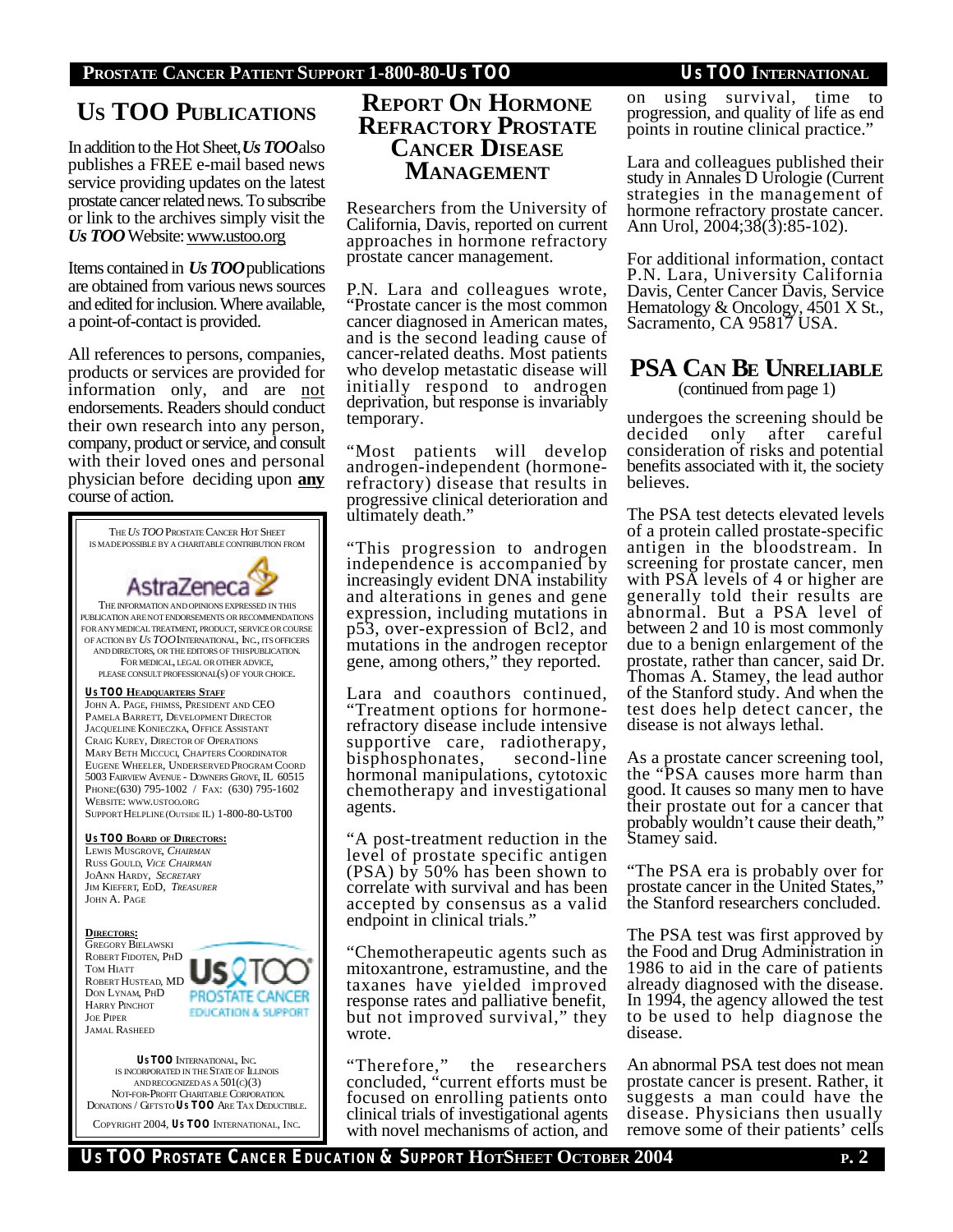### *US TOO* **INTERNATIONAL VISIT US ON THE INTERNET AT WWW.USTOO.ORG**

through a needle biopsy to make a cancer diagnosis.

But research published in the New England Journal of Medicine in May found that some men who had normal PSA levels still had cancer. And high PSA levels have not always been associated with the disease.

There has been little debate that the PSA test is an imperfect screening tool for prostate cancer. But researchers are hoping for scientific proof that the tool is helping to bring down prostate cancer death rates or at least extending patients' lives. That evidence does not yet exist.

"Screening will pick up the disease earlier when it's potentially more curable. That's enough to sell most people on the test," said Dr. Howard L. Parnes, chief of prostate cancer research in the NCI's prevention division. "What does that really mean? You're finding things that may not need to be cured. You're also finding things that can't be cured."

Indeed, one in six men will get prostate cancer during his lifetime, according to the American Cancer Society. Other researchers have placed that number even higher, perhaps as high as one in four.

For many men, the cancer will never cause any symptoms, let alone kill them. One research study of men in their 20s killed on the streets of Detroit found that 8 percent had invasive prostate cancer. Only one man in 32 with prostate cancer succumbs to the illness, according to cancer society statistics.

The Stanford researchers argue that the disease is so ubiquitous that if you look for prostate cancer in an older man, you will find it. PSA tests can therefore cause unnecessary psychological stress.

Many men do not realize that an abnormal PSA test, and even a positive biopsy, is not a death sentence - and not necessarily cause for undergoing aggressive treatment, said Robert Hamm, a professor in the clinical decision-making program at the University of Oklahoma Health Sciences Center. Hamm drafted patient brochures that discuss prostate cancer risk and potential benefits from treatments. The handouts are online at www.fammed.ouhsc.edu/ robhamm/Prostate/balsheet.htm.

Men considering undergoing a PSA screening should discuss the potential benefits and risks with their physician, Parnes believes. Men should also get regular rectal exams, which detect some prostate cancers.

For some men, taking the test and then doing something about it can bring peace of mind.

Victor Eastman, an East Bay chemist, works in a laboratory where more than 1,200 PSA tests are carried out each day. On a lark, he had a coworker draw his blood and check his levels over the years. By the time he was 49, they had reached abnormal levels. A biopsy confirmed he had the disease.

"I would say PSA saved my life," said Eastman, who at his doctor's encouragement underwent surgery to remove his prostate.

"Without that, how would I know I had prostate cancer?" he asked. "There were no symptoms. It's not like breast cancer - you can't have self-examination. You don't even know it's growing."

## **TOP PROFESSOR CALLS PSA TEST USELESS. OTHER EXPERTS DISAGREE. SO WHAT SHOULD MEN DO?**

Daily Mail - *September 14, 2004*

### *WHAT ARE THE PROBLEMS WITH THE TEST?*

RESEARCH at Stanford University Medical School questions whether the PSA test should be used as a test for prostate cancer, suggesting it indicates nothing more than the size of the prostate. Professor Thomas Stamey says: 'The PSA era is over.' UK experts have been voicing concerns about the PSA tests for years because around two out of three men with a raised PSA level will not have prostate cancer, and an elevated PSA can be caused by relatively harmless changes in the body such as an

enlarged prostate, prostatitis or a urinary infection. Even when the PSA test is followed by a biopsy that shows there is cancer, it is impossible to judge whether the type of cancer you have is dangerous. Prostate cancer is thought by many to be the only cancer that can be in the body for years without causing problems. Many experts worry that people have unnecessary surgery and radiation, which can cause impotence. Others argue that the test can miss prostate cancer, and that it is possible to have prostate cancer even if PSA levels are normal.

*WHAT ARE THE ALTERNATIVES?* MILLIONS of pounds are being spent on researching a more accurate indicator for prostate cancer, but nothing has gone beyond the experimental stage.

SHOULD YOU HAVE THE TEST? IF YOU have problems passing water or have blood in your urine, you should go to your GP to ask for a test. However, you should be aware of the pros and cons. Taking a PSA test could reassure you, if the results come back normal. However, the PSA test can read normal when there is cancer, giving false reassurance. It can lead to anxiety, when you don't have cancer, and to an unnecessary biopsy. If you have cancer, neither the PSA test nor the biopsy will tell you whether it is of the type to give you problems. Treatment of early cancers may not help you live longer. And the treatments carry risks of incontinence and erectile dysfunction.

### *WHAT THE EXPERTS SAY*

Chris Eden, Consultant Urologist at Hampshire Hospital<br>oke, says: 'Professor Basingstoke, says: Thomas Stamey's comments are sensationalist, and declaring "the PSA era is over" could set back the early diagnosis of prostate cancer by decades. 'The reality is that the PSA test is flawed, but it is still the best marker of prostate cancer that we have. 'The PSA test is allowing lots of people to have their prostate cancer diagnosed early, giving them a window of opportunity to act before it is too late.

Professor Colin Cooper from the Institute of Cancer Research says:

(continued on page 8)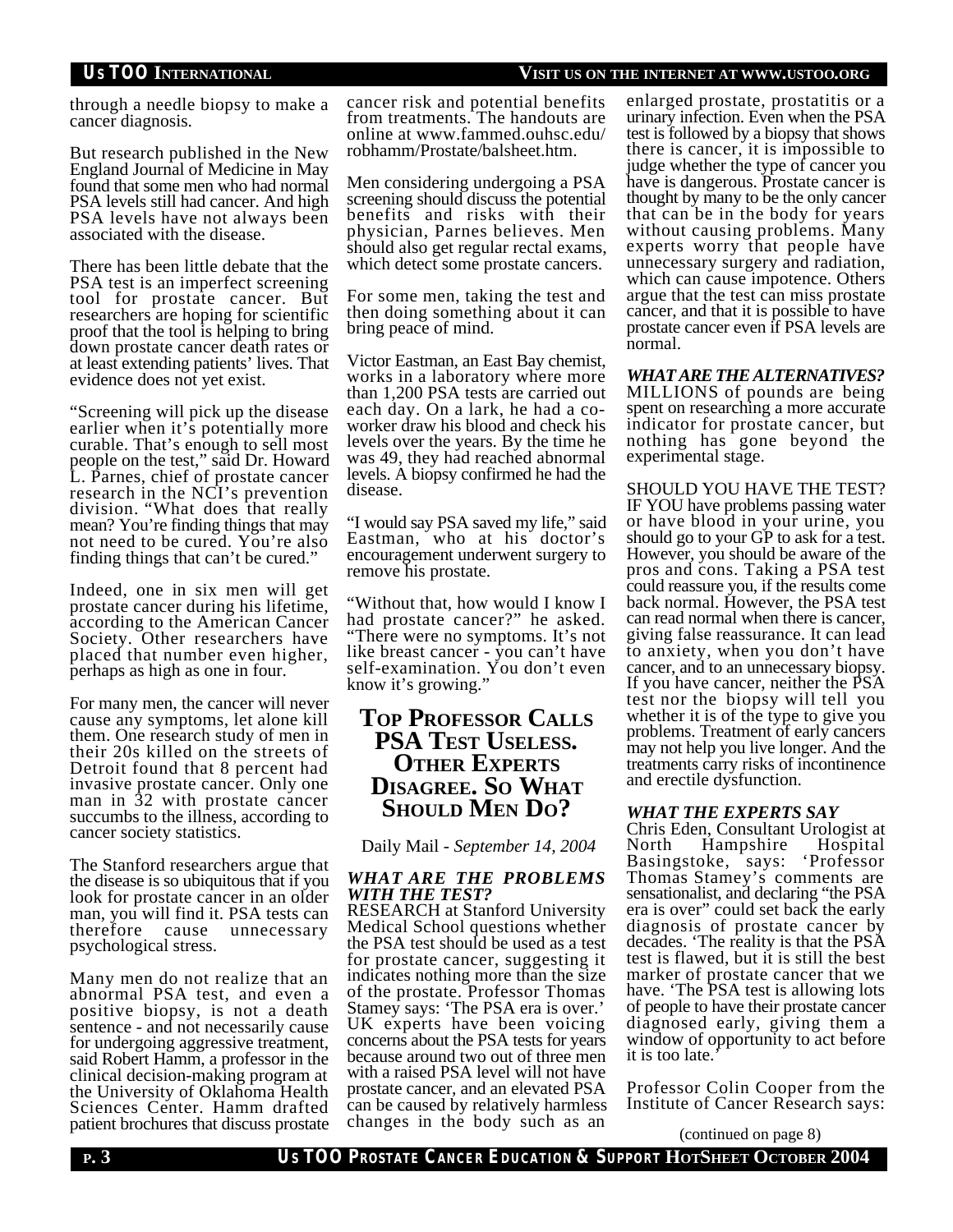### **PROSTATE CANCER PATIENT SUPPORT 1-800-80-***US TOO US TOO* **INTERNATIONAL**

### **HEDGEHOG**

(continued from page 1)

deaths, had Hedgehog activity, which was 10 to 100 times higher than the highest levels seen in localized tumors. It remains to be seen whether Hedgehog activity in localized cancers will predict the ability to be metastatic.

The Hedgehog pathway produces a well-known growth and development signal during embryonic and fetal stages. It is also active in some cancers, including prostate, pancreatic and stomach cancers and the brain tumor medulloblastoma, but the researchers' study is believed to provide the first evidence of its role in cancer's spread.

"If we can use Hedgehog activity to predict whether a tumor will metastasize, we will have a great diagnostic tool, but manipulating the Hedgehog signaling pathway may also offer a completely new way to treat metastatic prostate cancer," says David Berman, M.D., Ph.D., assistant professor of pathology, urology and oncology at Johns Hopkins. "Right now nothing works very well — you can help temporarily by cutting off testosterone, but the cancer always comes back."

In experiments with mice, fellow Sunil Kahadkar, M.D., showed that blocking the Hedgehog signal with daily injections of either a natural plant compound called cyclopamine or an antibody slowed and even reversed growth of highly aggressive rat prostate tumors implanted into the animals. Without treatment, the aggressive cancers, from a collection established by Hopkins' John Isaacs, Ph.D., killed the animals within 18 days. A low dose of cyclopamine gave the animals an extra week to 10 days, but at a higher dose, these aggressive cancers not only didn't metastasize, they actually disappeared and didn't return.

In a similar set of experiments using human prostate cancers implanted into mice, treatment with cyclopamine also caused those tumors to regress and not return — even months after treatment was stopped, the researchers report.

"Cyclopamine may not itself become

an anti-cancer drug, in part because it's already in the public domain it's been known since the mid 1960s as the cause of one-eyed sheep in the western U.S.," says Philip Beachy, Ph.D., professor of molecular biology and genetics in Hopkins' Institute for Basic Biomedical Sciences and a Howard Hughes Medical Institute investigator. "But our finding that cyclopamine inhibits Hedgehog signaling has provided the basis for drug companies' very active efforts to develop new mimics of cyclopamine."

Right now, prostate cancer is evaluated largely by levels of prostate specific antigen (PSA) circulating in the blood. However, the ranges associated with various potential diagnoses — non-cancerous growth, cancer, and aggressive cancer — are fairly rough guides. And even under a microscope, aggressive prostate cancer doesn't always look appreciably different from its wallflower counterpart.

In sharp contrast, levels of Hedgehog activity weren't even close between still-localized tumors removed during prostatectomies and those from lethal metastatic prostate cancers, which were collected as part of a research program run by G. Steven Bova, M.D., assistant professor of pathology, to try to figure out what makes them so deadly.

To investigate Hedgehog's role in metastasis, Karhadkar genetically engineered normal prostate cells to activate their Hedgehog signal. These cells then grew unchecked and formed aggressive tumors when implanted into mice, he found. He also discovered that triggering Hedgehog activity in a lowmetastasizing rat prostate cancer line made it metastasize aggressively.

"Hedgehog isn't just making these cells grow and divide more, the signal is really converting them from being indolent to being highly invasive and dangerous," says Beachy.

Exactly how the Hedgehog signal is involved in other cancers, including pancreatic and stomach cancers and medulloblastoma, a childhood brain cancer, is still being worked out. Critical in normal embryonic

development, the signal is supposed to be turned off when cells take on the "grown-up" identity of a differentiated cell type.

Karhadkar, Beachy and Berman and a growing number of other scientists — point to the involvement in cancer of embryonic proteins and pathways like Hedgehog as evidence that aggressive cancer in particular might form not by accumulation of genetic errors in regular cells, but because a smaller number of errors occurs in a more primitive cell, what might be called a "stem cell," in the tissues. And it would be these "cancer stem cells" — transformed versions of the tissue's normal stem cells that metastasize and travel through the body to form new tumors in distant places.

"Perhaps aggressive prostate cancers get started from a more primitive prostate cell or from a different initiating lesion than do prostate cancers that don't metastasize," says Beachy. "It's an idea we're exploring."

The research was funded by the National Institutes of Health, the Prostate Cancer Foundation, and the Howard Hughes Medical Institute. Authors on the paper are Karhadkar, Bova, Nadia Abdallah, Surajit Dhara, Anirban Maitra, John Isaacs, Berman and Beachy, all of Johns Hopkins; and Dale Gardner of the U.S. Department of Agriculture's Poisonous Plant Research Laboratory.

## **STUDY SHOWS IMPROVED 3-YEAR BIOCHEMICAL CONTROL OF RECURRENT PROSTATE CANCER**

Cytogen Corporation announced the publication of a study evaluating the safety and efficacy of external beam radiation therapy aided by advanced molecular imaging with PROSTASCINT in recurrent prostate cancer patients following definitive surgical treatment.

Results from the study appear in the The Journal of Nuclear Medicine (Jani, AB. et al, "Radioimmunocintigraphy for Postprostatectomy Radiotherapy: Analysis of Toxicity and Biochemical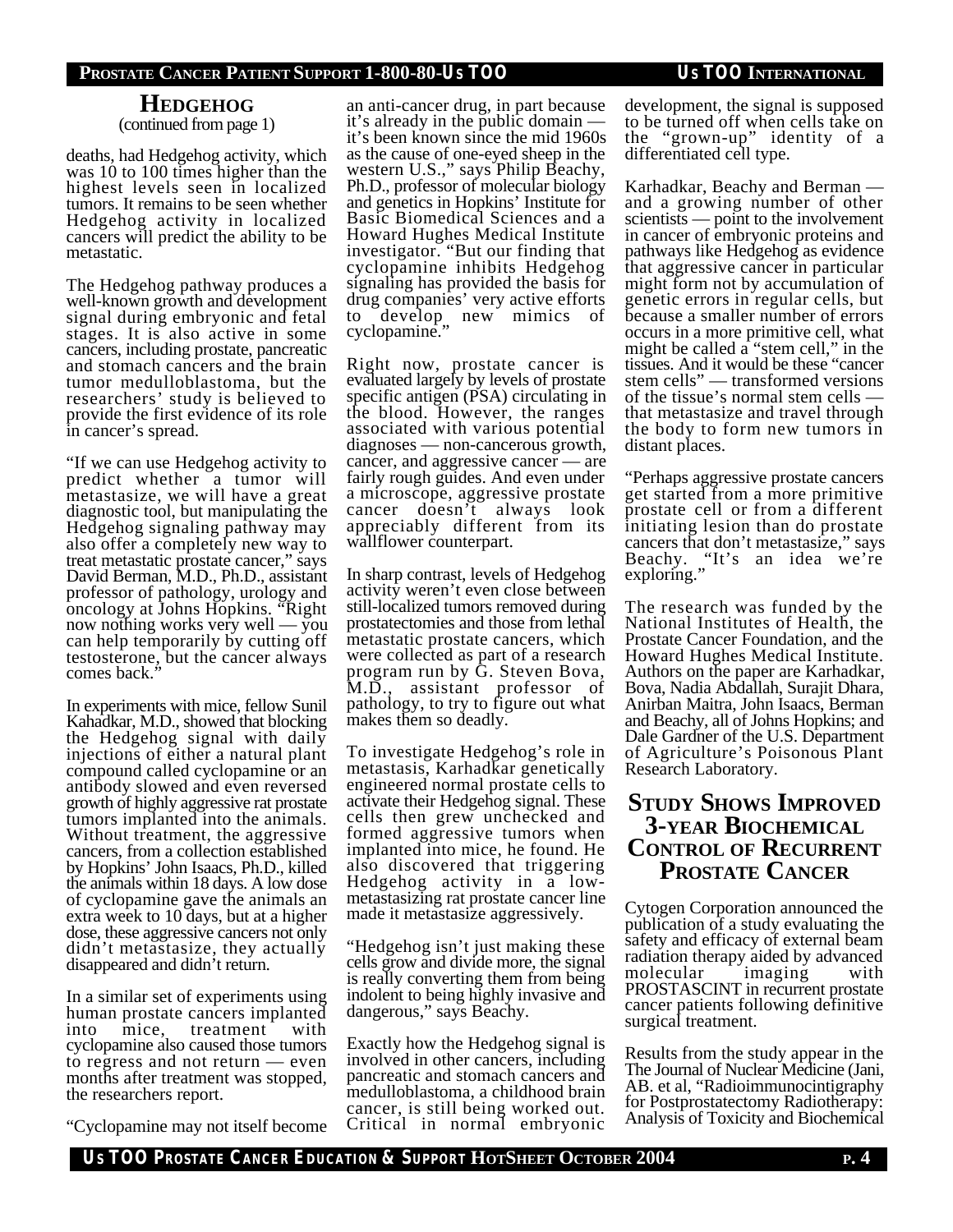#### *US TOO* **INTERNATIONAL VISIT US ON THE INTERNET AT WWW.USTOO.ORG**

Control," The Journal of Nuclear Medicine, Vol. 45, No. 8, pp. 1315- 1322).

"In this study, nuclear medicine physicians and radiation oncologists working together were able to show improved targeting of suspicious recurrent cancerous tissue in postprostatectomy patients when PROSTASCINT imaging was used to guide radiotherapy treatment planning," said Michael J. Blend, PhD, DO, professor and director of the Section of Nuclear Medicine at University of Illinois at Chicago and coauthor of the study.

"PROSTASCINT was able to define a more precise clinical target volume without causing any significant increase to non-target tissue damage. These findings can serve as the basis for prospective studies in this area of investigation," continued Blend.

In this study, the records of 107 consecutive post-prostatectomy patients who received external beam radiotherapy were reviewed. From the original cohort of 107 patients, a group consisting of 54 patients was identified, which comprised patients for whom no PROSTASCINT scan was obtained (non- PROSTASCINT group). The remaining 53 patients had PROSTASCINT scan (PROSTASCINT group).

The PROSTASCINT group was further subdivided into 40 patients for whom anatomical information derived from computed tomography (CT) imaging was fused with functional information obtained using single-photon emission computed tomography (SPECT) imaging with PROSTASCINT (PROSTASCINT fusion subgroup) and those 13 patients for whom no such fusion was performed (PROSTASCINT alone subgroup).

In both subgroups, a vessel registration technique developed at University of Chicago/University of Illinois was implemented to project the region(s) of prostate-specific<br>membrane antigen (PSMA) membrane antigen expression as evidenced by uptake on the PROSTASCINT scan into the planning computed tomography (CT) scan to assist in defining the clinical target volume.

Biochemical failures (defined as two successive PSA rises to a level of greater than or equal to3D 0.2 ng/mL after a nadir) were identified to generate biochemical failure-free survival (BFFS) curves for each of the groups and subgroups. A small advantage in 3-year BFFS was observed in the PROSTASCINT group versus the non-PROSTASCINT group (80.7% vs. 75.5%); however, this advantage reached greater significance in the PROSTASCINT fusion subgroup versus the non- PROSTASCINT group (84.5% vs. 75.5%).

No significant differences in late toxicity were observed between any group or subgroup. However, acute gastrointestinal (GI) toxicity was higher in the PROSTASCINT group versus the non-PROSTASCINT group  $(P = 0.026)$ , and acute genitourinary (GU) toxicity was higher in the PROSTASCINT alone subgroup versus the PROSTASCINT fusion subgroup ( $P = 0.050$ ). Overall, most toxicity was grade 1 or 2; only one case of grade 3 toxicity and no cases of grade 4 or 5 toxicity were observed.

## **LYCOPENE CAN REDUCE LNCAP HUMAN PROSTATE CANCER CELL SURVIVAL**

Lycopene can protect mammalian cells against membrane and DNA damage and might play a protective role against tumor promotion, study finds.

"We characterized the antioxidant and prooxidant effects of water solubilized lycopene at different concentrations using a prostate cancer cell line. Placebo was used as a control," scientists in the United States report.

"After 6, 24, and 48 hr incubation, LNCaP cells were harvested and used for each measurement. Cellular proliferation was determined using the MTT colorimetic assay. Lycopene inhibited cell growth in a dosedependent manner and growth inhibition was 55% at 1 microM after 48 hr incubation," wrote E.S. Hwang and colleagues, University of Illinois,

Department of Human Nutrition.

"The levels of h y d r o x y d e o x y g u a n o s i n e / deoxyguanosine (an oxidative DNA damage product) were significantly increased starting at 5 mcM lycopene after 24 and 48 hr incubation with no protection at the lower concentrations. Measurement of malondialdehye (MDA) for lipid peroxidation by HPLC system was significantly reduced at low concentrations of 0.1-1 microM," the researchers wrote.

"Clinically relevant concentrations of lycopene significantly reduced LNCaP cancer cell survival which can only partially explain by increased DNA damage at high lycopene concentrations of >5 mcM," they added.

The authors concluded, "Low concentrations of lycopene <5 microM acted as a lipid antioxidant but did not protect DNA. These results indicate that lycopene can protect mammalian cells against membrane and DNA damage and possibly play a protective role against tumor promotion associated with oxidative damage."

Hwang and colleagues published their study in Food Science and Biotechnology (Effect of lycopene on lipid peroxidation and oxidative DNA damage in LNCaP human prostate cancer cells. Food Sci Biotechnol, 2004;13(3):297-301).

For more information, contact P. Bowen, University of Illinois, Department of Human Nutrition, Chicago, IL 60612 USA.

## **MOLECULAR MARKERS AVAILABLE FOR DETECTION AND PROGRESSION OF PROSTATE CANCER**

"Carcinoma of the prostate is the second leading cause of male cancerrelated death in the United States. Better indicators of prostate cancer presence and progression are needed to avoid unnecessary treatment, predict disease course, and develop

(continued on page 7)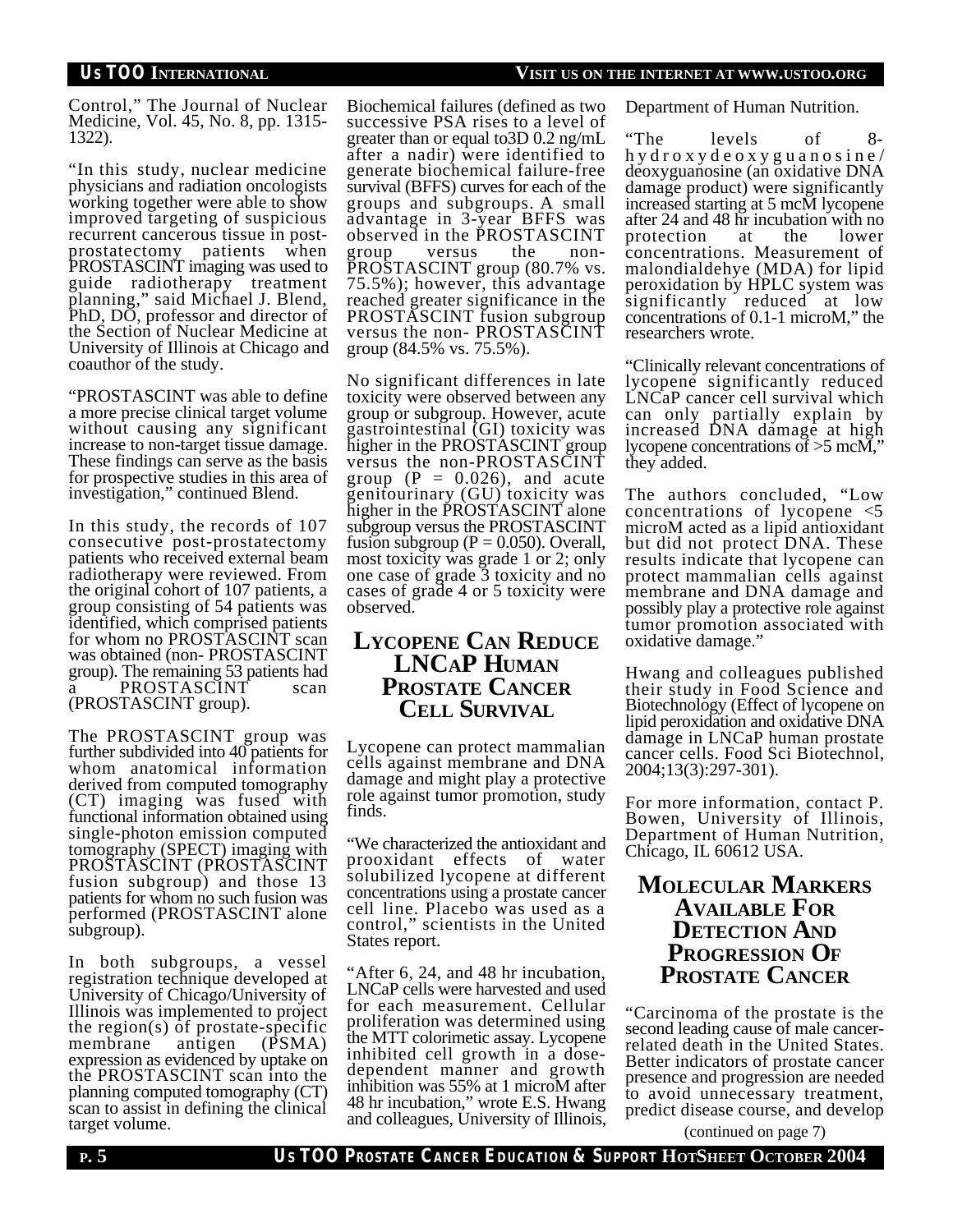## **COMING SOON: NEW TOOL TO HELP PCA PATIENTS:**

# *CAPSURE™ FOR PATIENTS* **TO LAUNCH THIS FALL**

Dealing with prostate cancer is tough enough, but making decisions about treatment can often feel even tougher. Even with solid advice from a physician, decision-making can feel overwhelming. You may wonder about what other people in your situation have done and<br>what they experienced. Or what they experienced. whether your experience is "normal." Yet, it's very difficult to find that type of information about more than a few friends, family or fellow support group members who have also been diagnosed.

That's how a unique program called CaPSURE' for Patients is aiming to help prostate cancer patients. Currently under development at the University of California, San Francisco, CaPSURE for Patients will make available to prostate cancer patients a database containing more than 11,000 prostate cancer case histories that physicians have been using for nearly a decade.

Established in 1995, CaPSURE (Cancer of the Prostate Strategic Urologic Research Endeavor) has been an important resource for urologists nationwide. It's a long-term, observational study that has amassed one of the most extensive sets of data available<br>today on the treatment today on the treatment experiences of patients with prostate cancer. The database includes patients ranging from 40 years old to more than 90 who have been diagnosed with stage T1 to T4 prostate cancer offering a comprehensive picture of how urologists actually treat prostate cancer patients in the United States and the clinical and healthrelated quality of life outcomes that result.

CaPSURE was designed to support the decision-making processes of physicians, policy makers, and now patients by assembling and studying data that provide insight into:

- Patterns of clinical management across a broad patient sample
- The impact of prostate cancer on patients' well-being
- Real-world treatment outcomes in the care of prostate cancer
- New interventions, treatments, or technologies associated with improved outcomes in prostate cancer patients
- Benchmarks for treatments and outcomes on a national level
- Patient characteristics and treatment variables that are predictive of optimal or poor outcomes

The CaPSURE database offers an objective and realistic national picture of how urologists address prostate cancer and how their patients are benefiting from treatment decisions. Each case history contains:

- Comprehensive clinical assessment
- Method of diagnosis
- Clinical pathological staging
- PSA values at diagnosis and every patient visit
- Gleason score
- Positive margin status

(continued on page 8)

# **NEW CLUES ABOUT PROSTATE CANCER**

Scientists have identified what may be the earliest step in the development of prostate cancer. The researchers bred mice lacking a single copy of a gene known to suppress tumors and found the animals developed a precancerous condition similar to the earliest stages of human prostate cancer. The study appears in the Sept. 1 issue of Cancer Research.

"We've known for a long time that a class of genes called tumor suppressor genes are usually inactivated or somehow their function is lost in cancers, including prostate," said study author Norman Greenberg, a professor of clinical research at the Fred Hutchinson Cancer Research Center in Seattle.

His team focused on a tumor suppressor gene called the Rb gene, known to be defective in a variety of cancer types, including up to 60 percent of human prostate cancers. The Rb and other tumor suppressor genes normally work to keep cells dividing at a healthy pace.

Traditional thinking has it that there are usually two copies of these tumor suppressor genes in each healthy cell, Greenberg said, and you would need to lose both copies for a tumor to appear. But the study with mice proved otherwise, he said.

Using genetically engineered mice, the researchers were able to show that lacking just one copy of the Rb gene was enough to give the mice a condition akin to the earliest stages of human prostate cancer, Greenberg said.

"If they lost the second copy it was no more severe," he said of the cancer that followed. "But losing one copy was enough to get it going."

There are no immediate practical applications to the research, Greenberg said. But the hope is that eventually tests can be developed to distinguish between men who have only Rb mutations and those who have additional genetic defects associated with prostate cancer, such as the loss of the p53 tumor suppressor gene. That knowledge could help doctors decide when or whether aggressive treatment is needed, he said.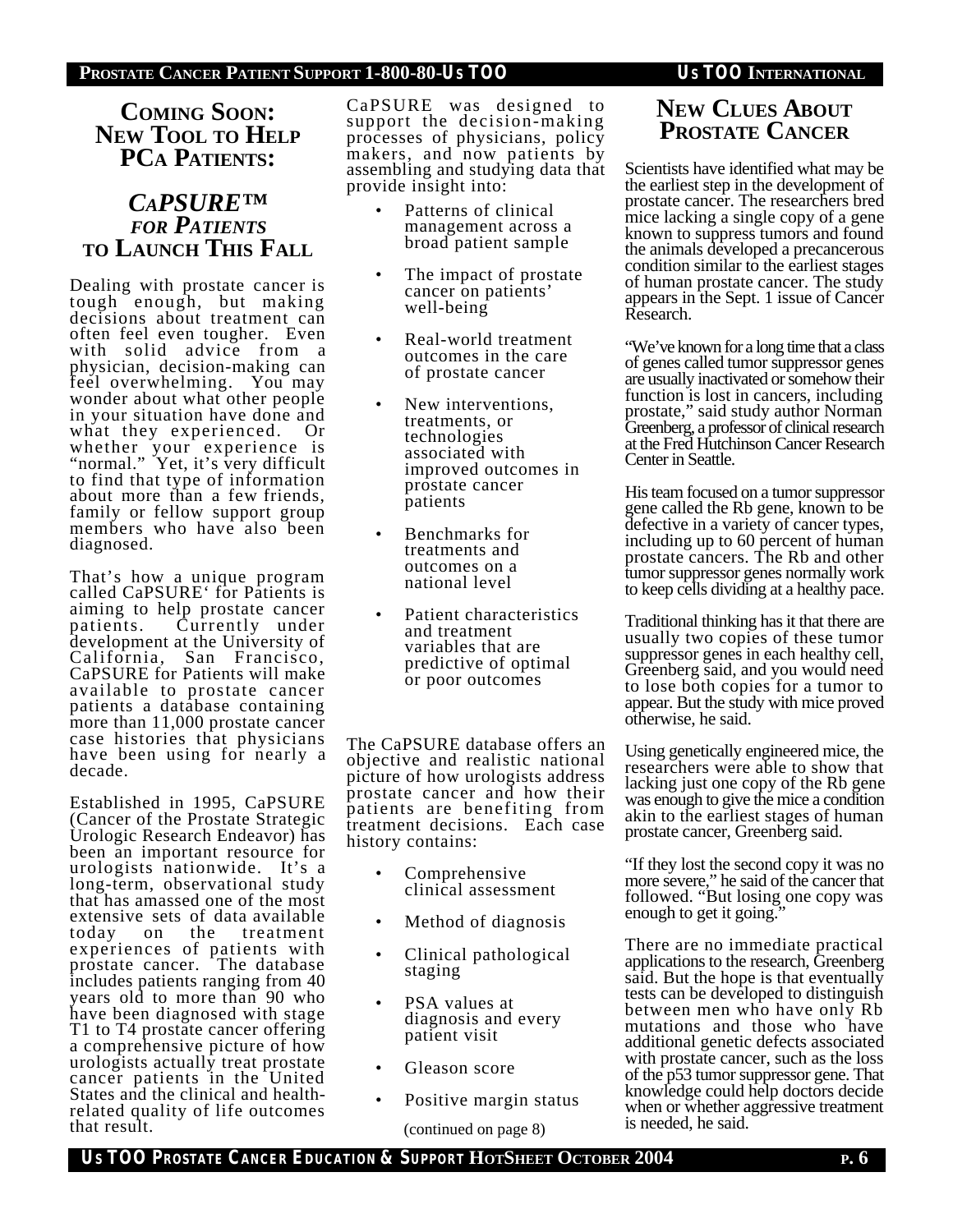## **HUDAK RECOGNIZED FOR OUTSTANDING SERVICE TO THE PROSTATE CANCER COMMUNITY**

Jane Hudak, RN, DNSc, recently received the Us TOO citation for distinguished service as Patient Counselor/Educator at the Center for Prostate Disease Research at Walter Reed Army Medical Center. Dr. Hudak was recognized for her expert and empathatic support of men diagnosed with prostate cancer and their families. As advisor to the Walter Reed Chapter, she was largely rsponsible for increasing the chapter's meeting schedule from four per year to 28 per year with a total annual attendance of 700 persons. She also developed and expanded a lending library regarding prostate cancer that is an important source of information to chapter members. Furthermore, she has developed a cadre of chapter volunteers who provide outreach education support to the local community. Congratulations to Jane Hudak on the occasion of Us TOO recognition of her sterling efforts in the fight against prostate cancer.



**L to R: Dr. David McLeod, Director, Center for Prostate Disease Research, Jane Hudak, Vin McDonald ,WRAMC Us TOO**

"We think this [loss of the single copy of the Rb gene] may be the earliest genetic lesion," Greenberg said. "It may in fact represent one of the earliest changes."

Based on what is known now, for instance, if a man had only an Rb lesion, "watchful waiting could be a good course," Greenberg said, referring to the decision not to perform treatment on prostate cancer because it appears to be slow growing.

Dr. Len Lichtenfeld, deputy chief medical officer for the American Cancer Society, said the new finding could prove promising. "It's fair to say they have honed in on a genetic change that appears to play a role. We have to emphasize that this experiment they did was in mice, not men."

Even so, Lichtenfeld said, the idea that the development of prostate cancer is a series of steps, not a single genetic malfunction, parallels what has been discovered about colorectal cancer. The new finding about prostate cancer "has to be taken forward and studied more, to see if we can develop a practical test to see if the change can be detected," he said.

But one of the treatment challenges, particularly for prostate cancer, is to determine which cancers will be aggressive and which won't, Lichtenfeld added. Focusing on the genetic changes might someday help doctors do that better, he said.

### **MOLECULAR MARKERS** (continued from page 5)

more effective therapy," investigators in the United States report.

"Numerous molecular markers have been described in human serum, urine, seminal fluid, and histological specimens that exhibit varying capacities to detect prostate cancer and predict disease course. However," wrote J.V. Tricoli and coworkers, "to date, few of these markers have been adequately validated for clinical use."

"The purpose of this review," said researchers, "is to examine the current status of these markers in prostate cancer and to assess the diagnostic potential for future markers from identified genes and molecules that display loss, mutation, or alteration in expression between tumor and normal prostate tissues."

The authors continued, "In this review we cite 91 molecular markers that display some level of correlation with prostate cancer presence, disease progression, cancer recurrence, prediction of response to therapy, and/ or disease-free survival.

"We suggest criteria to consider when selecting a marker for further development as a clinical tool and discuss five examples of markers (chromogranin A, glutathione Stransferase pi 1, prostate stem cell antigen, prostate-specific membrane antigen, and telomerase reverse transcriptase) that fulfill some of these criteria.'

"Finally," Tricoli concluded, "we discuss how to conduct evaluations of candidate prostate cancer markers and some of the issues involved in the validation process."

Tricoli and colleagues published their study in Clinical Cancer Research (Detection of prostate cancer and predicting progression: Current and future diagnostic markers. Clin Cancer Res, 2004;10(12 Part 1):3943- 3953).

For additional information, contact J.V. Tricoli, NCI, Diagnostic Research Branch, Cancer Diagnosis Program, 6130 Execut Blvd., Execut Plaza N, Suite 6044, Rockville, MD 20852

**<sup>P</sup>. 7** *US TOO PROSTATE CANCER EDUCATION & SUPPORT* **HOTSHEET OCTOBER 2004**